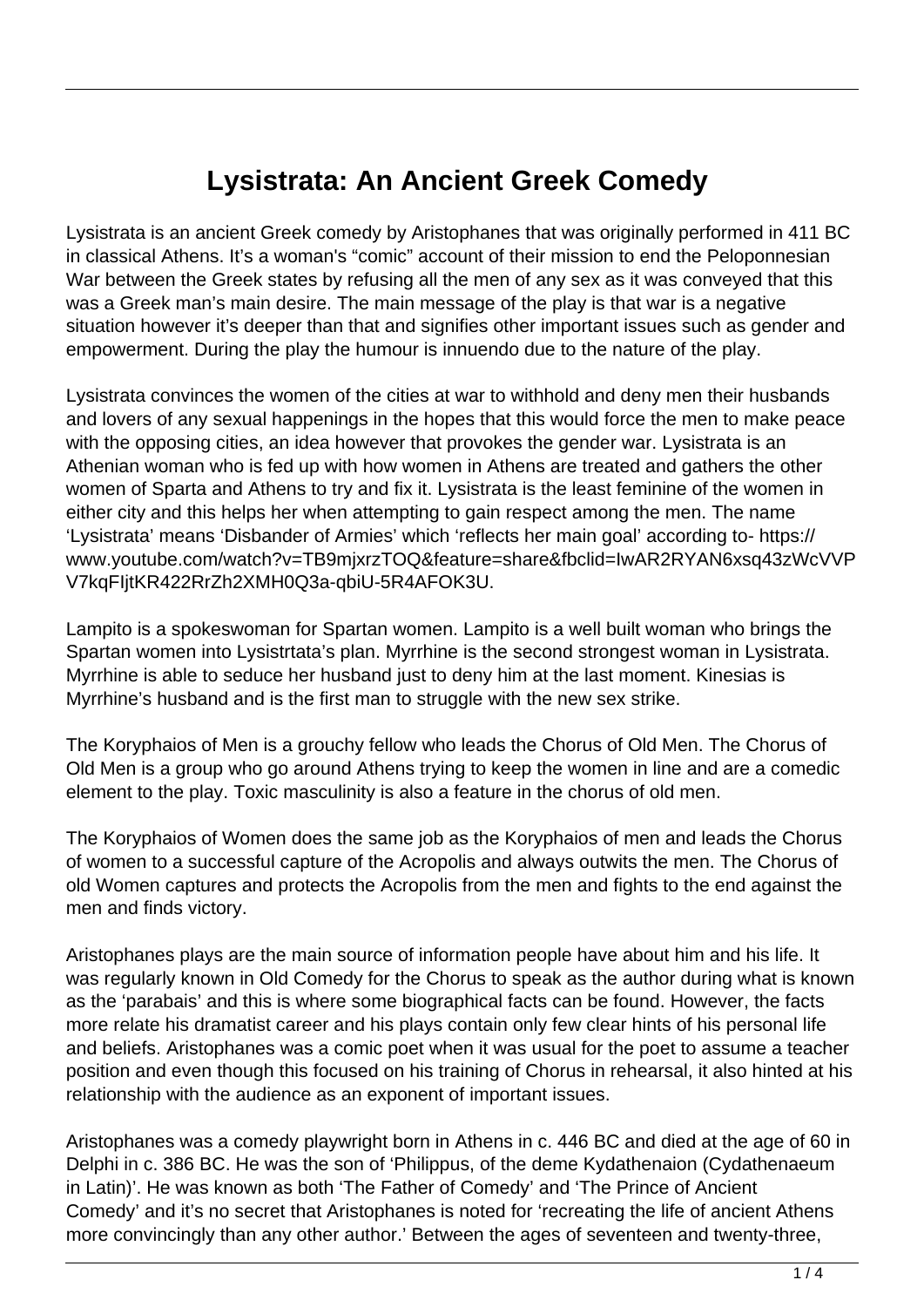Aristophanes began submitting his comedies for Athens annual contests.

His active years were 427 BC- 386 BC and some of his known work includes 'The Clouds' (423 BC), 'The Wasps' (422 BC), 'The Birds' (414 BC), 'The Women at the Thesmophoria festival' (411 BC) and 'The Frogs' (405 BC). Out of Aristophanes 40 plays, only 11 survived.

Aristophanes won second prize at the City Dionysia (festival) with 'The Banqueters', his first play, in 427 BC. This play is now lost. He won first prize with his next play, which is also now lost, 'The Babylonians'. This play inflamed some problems for the Athenian authorities because it portrayed the cities of the Delian League as 'slaves grinding against a mill.' Some citizens, including Cleon, saw the play as 'slander' and possibly took legal action against Aristophane. The details of the trial, however, are unrecorded. It was conventional for 'foreign dignitaries' to attend the City Dionysia. His play 'The Clouds' was also seen as slander.

Greek tragedy was a predominant form of drama that was popularly performed in theatres in ancient Greece from the late 6th century BCE. Some of the most famous playwrights of Greek tragedy were Sophocles, Aeschlyus and Euripides and a lot of their works were still performed many centuries after the initial viewing.

Greek tragedy formed Greek comedy and these combined to create the foundation that all modern theatre is based on. What the exact origins of tragedy are, are debated amongst intellectuals.

Some associate the uprise of the genre, beginning in Athens, to the 'lyrical performance of epic poetry'. Others made a connection with it to the 'rituals performed in worship of Dionysos' including the sacrifice of goats, a song ritual called 'Trag-?dia' and wearing masks. Dionysos was then known as the 'God of theatre' and one can also link acting to the 'drinking rites' in which the worshiper would become another person and lose control of themselves, which is a lot like acting and/or performing. The music and dance of the ritual 'Dionysiac' is the clearest in the chorus role and the music from an aulos player.

Greek comedy was a popular theatre form of theatre performed across ancient Greece from the 6th century BCE. Some of the most famous works come from Aristophanes and Menander and those who mocked/ pointed at politicians, philosophers and other artists. As well as a comedic touch, the plays also indirectly gave an insight into Greek society, the Greek government, political and legal institutions and systems, religious practices, education and the Hellenic world warfare. The plays also show indications to the audience's identity and convey just what humour the Greeks had.

The exact origins of Greek comedy are actually lost in prehistory but it is said that men dressing as and impersonating others 'must go back a long way before written records' according to https://www.ancient.eu/Greek\_Comedy/. An example of this activity in the Greek world is 'in pottery where decoration in the 6th century BCE represented actors dressed as horses, satyrs and dancers in over exaggerated costumes.' Another example of comedy originating further back is the poems of Archilochus in 7th century BCE and Hippinax in 6th century BCE which contain crude and explicit humour. Another example of comedy, cited as such by Aristotle, is represented in the worship songs which were sung during Dionysiac festivals.

The role of chorus in Classical Greek Drama was a group of actors who commented on and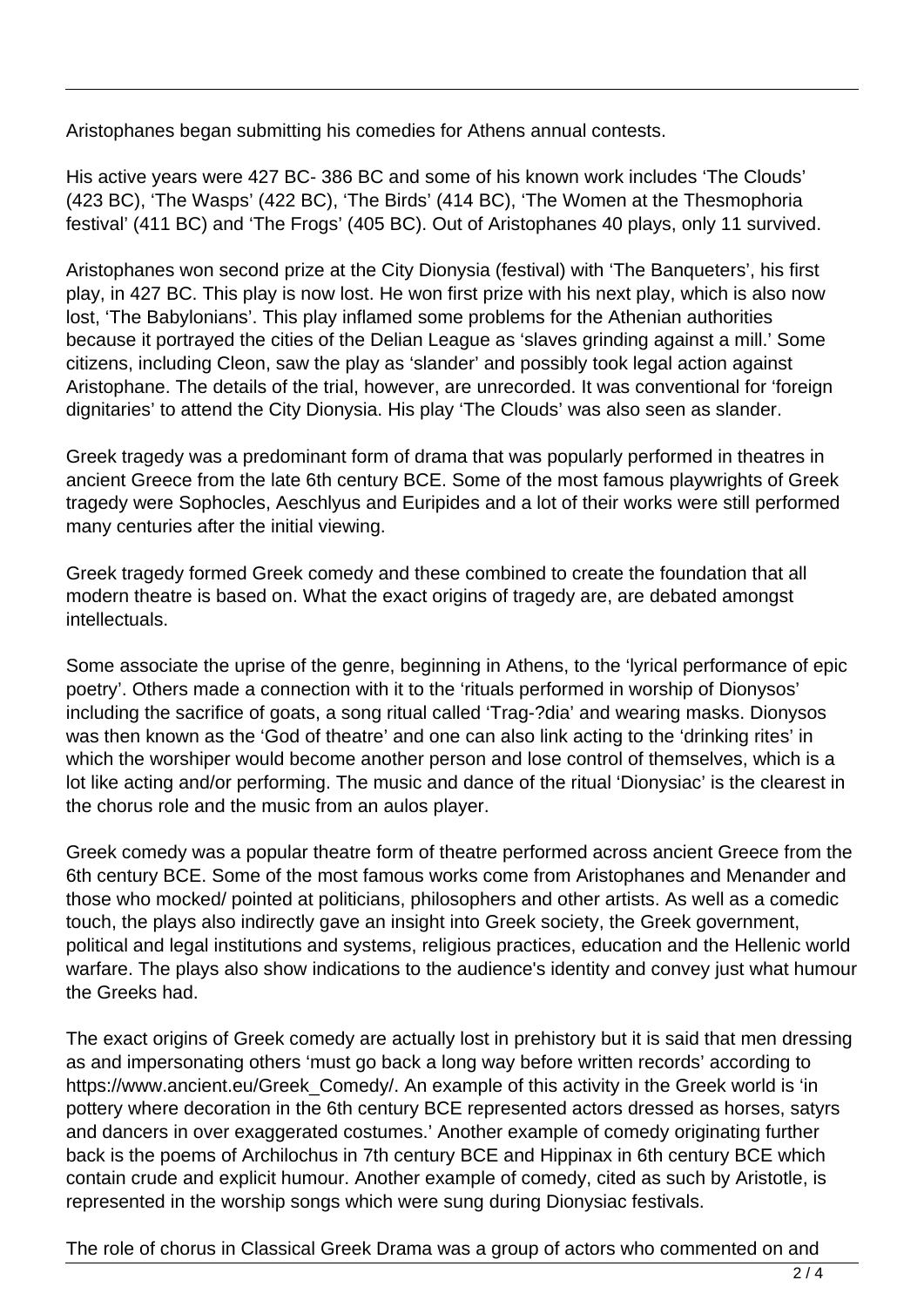described the story of the play with a song, dance or declamation. The contrast between the apathy of the chorus and the pursuit of the actors is a strong influence to the creativity of the Greek tragedies. Greek plays always included a chorus that gave background and overview information to prevent the audience from getting confused and help them gain a better understanding of the play. It's argued that the chorus was considered to be an actor and the chorus also provided the other characters with important insight a lot of the time.

We started rehearsing with movement. We did this by walking onto the stage consecutively and creating an individual still image of how we felt a soldier would convey emotions such as distress, sadness, fear and/or anything else that can be seen as negative. We came onto the stage to the song 'Gimme Shelter' by the Rolling Stones. Once the cast were on stage, one of the members of the class, Gabe, stood up, took the role of the chorus and spoke 'once more unto the breach, dear friends, once more'. The rest of the class followed in pairs to create a V shape and each pair would start saying the same quote as Gabe. We used the technique of volume when practicing this section as we gained volume each time a pair was added up to the point where we projected the line at the highest level of volume we could.

The role of movement as a chorus was used again when we separated into groups of male and female. The males would create an image to signify power, where the females would create an image to indicate vulnerability. Some of us then recited quotes that were all related to war. The chorus role was shared between most of the class and used movement, singing and music in some sections including the LBJ part and the announcement of 'Lysistrata'. For the LBJ section, we used a cheer like movement piece while reciting 'Hey, Hey, LBJ, How many kids did you kill today' I personally felt that the contrast between the context of the quote and the context of the routine was significant because it brought out the idea that just because someone is cheering and smiling, doesn't mean the nature of what they're doing it for/about is positive.

When I thought about set design I pictured a simple background with props and subtle touches that represent Greece. To do this, I imagined a colour scheme of colours such as gold, blue and red and the props could include statues with accents that relate to that colour scheme and use architecture that people associate with Greece, Athens and Athena.

For costumes, I had a couple of ideas, but the two I fixated on most were camouflage clothes to represent the army, and loose white or brown clothing with sandals or basic shoes to represent Greece. I imagined that there would be costume changes and for the beginning section, where it is predominantly based around war, the cast would be dressed in camouflage and wear shoes such as Doc Martins or some form of black boots. However, the girls tops, they would be slightly cropped so the audience will notice the subtle difference in the characters. For the rest of the scenes that we had to represent Greece in, we would wear baggy robe- like clothes as that is what people tend to associate classic Greek fashion with.

When researching and thinking about what music should accompany the play, I found myself listening to modern songs that associate with war, power and love. We used songs such as 'Gimme Shelter' by The Rolling Stones to accommodate this. For lighting I felt that we should use basic and light colours for most of it but have others when appropriate. An example of where different lighting would be appropriate is using blue to represent grief in the quote that comes from the grieving mother talking to the war memorial. For the scene where Myrrhine seduces Kiniseas, we could use red lighting to symbolise love and passion then when she denies him, the lights quickly change to represent indecisiveness.